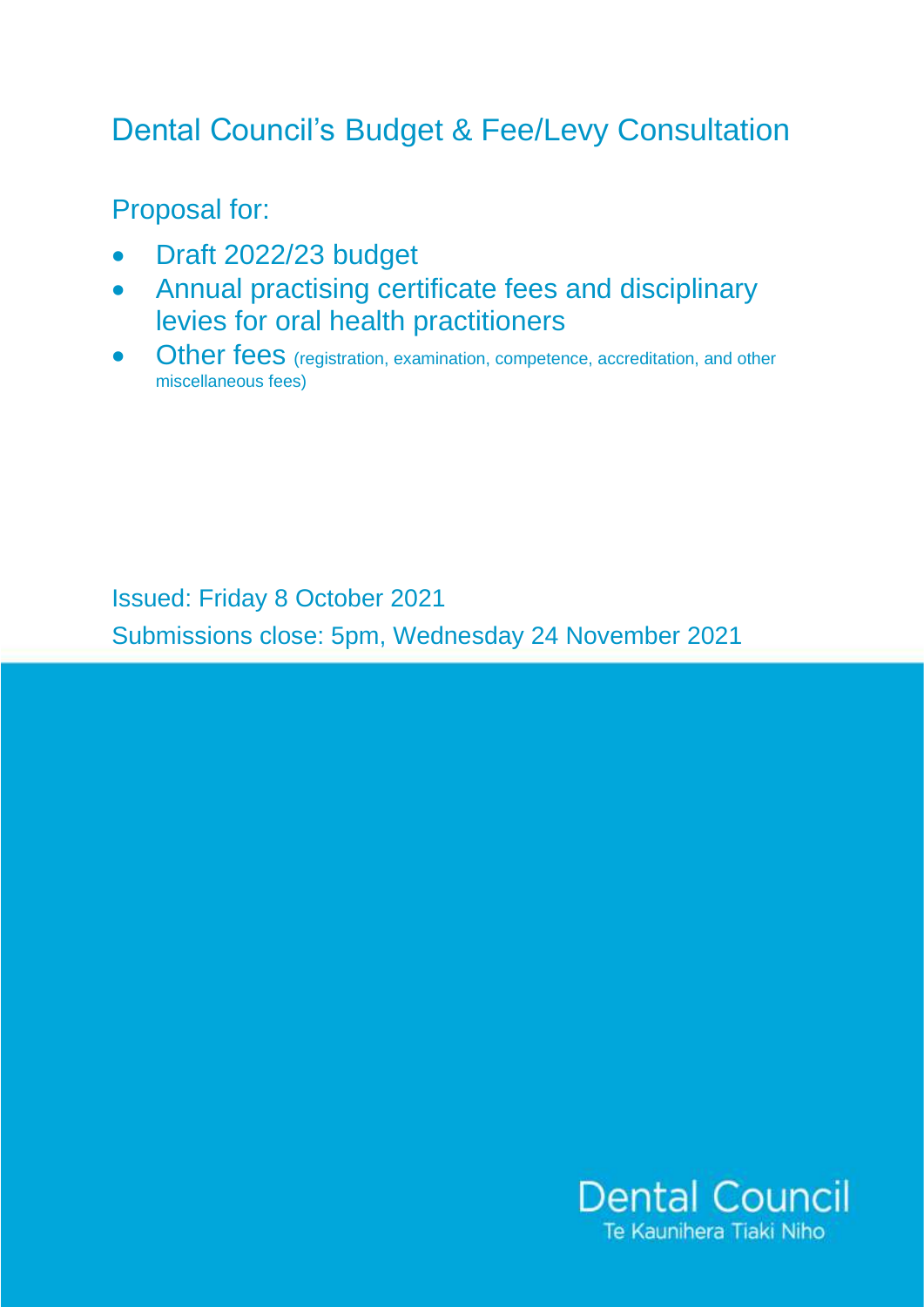#### **The Dental Council is consulting on:**

- 1. The proposed 2022/23 budget (summarised in Table 2 and detailed further in Tables 3 and 4).
- 2. The 2022/23 annual practising certificate (APC) fees and disciplinary levies excluding GST:

| <b>Profession</b>                                                              | <b>Proposed</b><br><b>APC fee</b> | <b>Proposed</b><br>disciplinary<br>levy | <b>TOTAL</b><br><b>Proposed</b><br><b>Fee/Levy</b><br>2022/23 | <b>Increase or</b><br>decrease<br>from 2021/22 |
|--------------------------------------------------------------------------------|-----------------------------------|-----------------------------------------|---------------------------------------------------------------|------------------------------------------------|
| Dentists and dental<br>specialists<br>(Detailed in Table 5)                    | 880.47                            | 57.47                                   | 937.94                                                        | <b>Decrease</b>                                |
| Oral health therapists<br>(Detailed in Table 6)                                | 693.02                            | (1.09)                                  | 691.93                                                        | <b>Increase</b>                                |
| Dental hygienists and<br>orthodontic auxiliaries<br>(Detailed in Table 7)      | 696.68                            | (19.22)                                 | 677.46                                                        | <b>Decrease</b>                                |
| Dental therapists<br>(Detailed in Table 8)                                     | 901.08                            | 12.32                                   | 913.40                                                        | <b>Decrease</b>                                |
| Dental technicians and<br>clinical dental technicians<br>(Detailed in Table 9) | 699.58                            | (16.64)                                 | 682.94                                                        | <b>Decrease</b>                                |

3. All other fees (registration, examination, competence, accreditation and other miscellaneous fees) with a proposed CPI adjustment equivalent to 2.0%

Figures in this consultation document are exclusive of GST, except where stated as GST inclusive in Tables 5 to 9.

The proposed dentists and dental specialist APC fee and disciplinary levy shall apply from 1 October 2022. All other fees and levies proposed shall apply from 1 April 2022.

The Council will give effect to any change in APC fees and disciplinary levies by placing a notice in the New Zealand Gazette.

## Feedback and Submissions

Details of how to make submissions and provide your feedback are outlined in section 5 on page 6 of this document.

Submissions close at **5pm on Wednesday 24 November 2021**.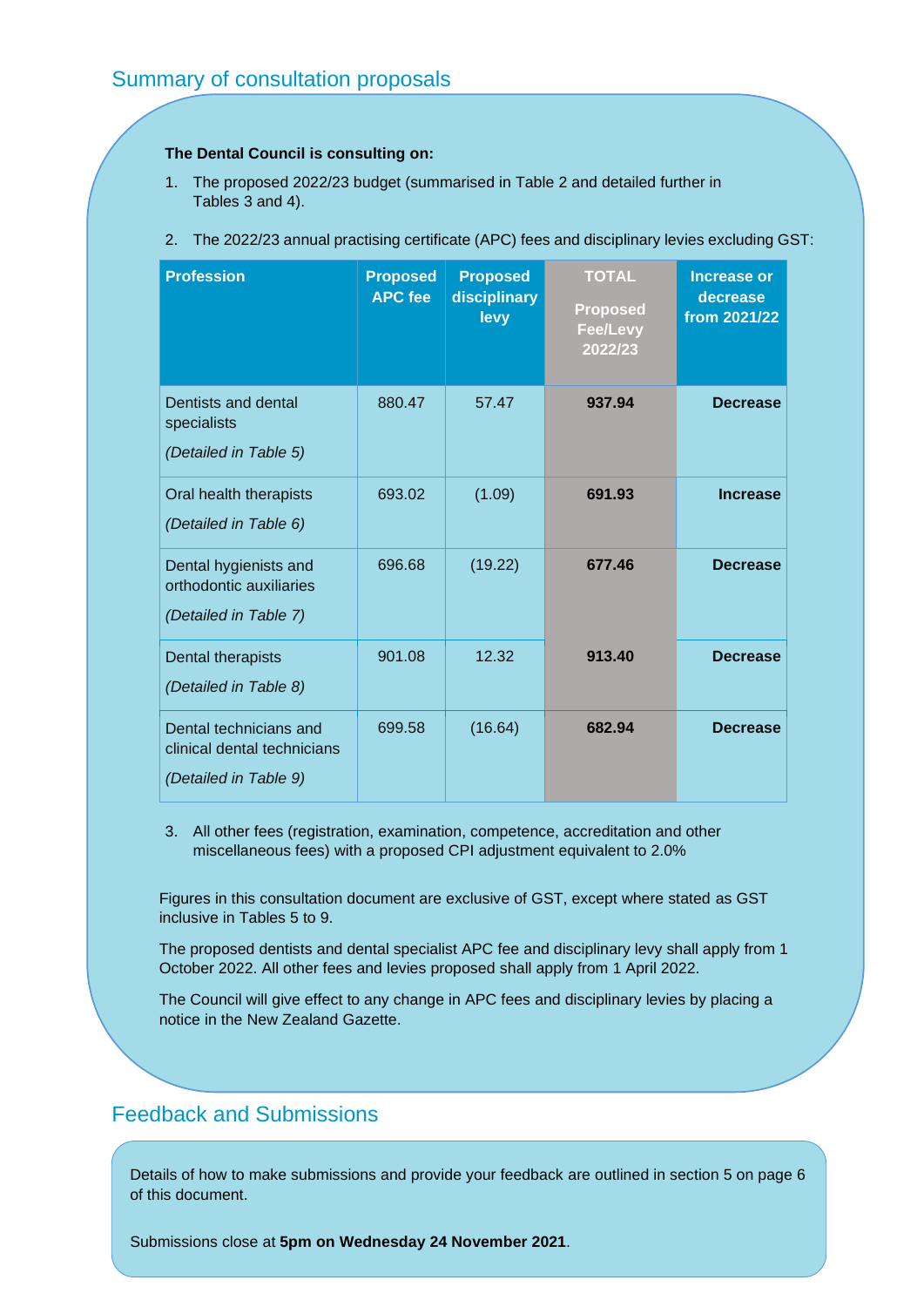## 1. Introduction

The Dental Council (the Council) sets annual practising certificate (APC) fees and disciplinary levies for oral health practitioners<sup>1</sup> under sections 130 and 131 of the Health Practitioners Competence Assurance Act 2003 (the Act). This consultation document sets out proposals on the Council's:

- draft 2022/23 budget
- proposed APC fees and disciplinary levies for oral health therapists, dental hygienists, orthodontic auxiliaries, dental therapists, dental technicians and clinical dental technicians for the practising year 1 April 2022 – 31 March 2023
- proposed APC fees and disciplinary levies for dentists and dental specialists for the practising year 1 October 2022 – 30 September 2023
- proposed registration, examination, competence, accreditation and other miscellaneous fees effective from 1 April 2022.

## 2. Background

The Council follows the good practice guidelines established by the [Office of the Auditor-General](https://oag.parliament.nz/2021/fees-and-levies/docs/fees-and-levies.pdf) and the Treasury. The Council's budget, fees and levies are calculated on a full cost recovery basis. The Council endeavours to cover all costs over a one-two year period and is committed to operating in a cost effective and fiscally responsible way for our practitioners, while balancing our obligations to protect the public.

The level of APC fee per practitioner depends on:

- the budgeted number of practitioners
- direct profession income and expenditure budgets, and
- minimum reserve levels set for each profession and carried forward from the previous year.

A minimum level of reserves for each profession is maintained in accordance with the Council's *[Level](https://www.dcnz.org.nz/assets/Uploads/Policies/Level-of-Reserves-Policy.pdf) [of Reserves Policy](https://www.dcnz.org.nz/assets/Uploads/Policies/Level-of-Reserves-Policy.pdf)*.

To maintain appropriate operational reserves and sustain financial viability, the Council:

- budgets and forecasts prudently
- rations and prioritises resources, and
- adjusts APC fees to meet operational activities and to provide a buffer against an unknown number of competence cases, appeals or judicial reviews.

All financial tables other than Table 1 are included in Appendix 1.

The proposed 2022/23 APC fees and levies calculated from the budget, include an adjustment of a refund or a top up to the required minimum reserve funds by profession, to provide a net proposed fee and levy charged for the 2022/23 year (refer tables  $5 - 9$ ).

<sup>1</sup> Dentists, dental specialists, oral health therapists, dental hygienists, orthodontic auxiliaries, dental therapists, dental technicians, and clinical dental technicians.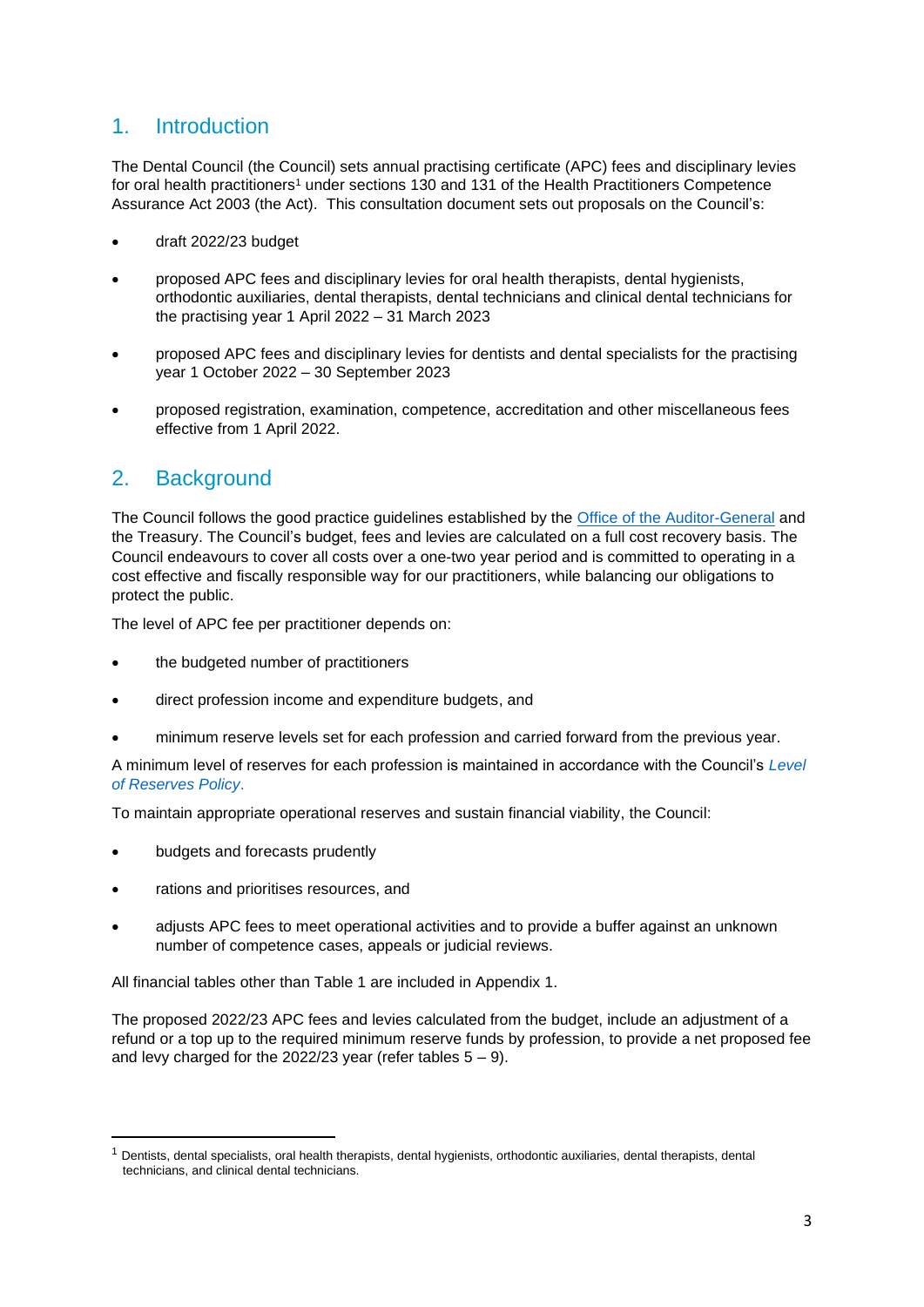The proposed budget for the financial year to 31 March 2023 will be set in the context of the ongoing risks created by the COVID-19 pandemic, the associated financial impacts on practitioners and the requirement for all professions to continue to maintain minimum levels of reserves. The Council is also faced with other unquantifiable factors including timing for borders to open that will allow overseas practitioners to move to New Zealand.

As a result of the above the proposed budget for the financial year to 31 March 2023 aims to be fiscally responsible and utilise professional reserves, when possible, to reduce costs to practitioners during the COVID-19 climate as well as continue to meet obligations to the public.

## 3. Proposed 2022/23 budget

#### Overall position

The Council has budgeted for an overall deficit of \$564k (Table 2) in the 2022/23 year.

The proposed 2022/23 budget has been prepared to allow the Council to fulfil its regulatory functions including the implementation of its strategic projects for cultural safety and the development of a more transparent compliance framework that is evidence-informed, risk-based, responsive, and proportionate to the risks or harms being managed. This is aligned with the [governments expectation](https://www.treasury.govt.nz/sites/default/files/2015-09/good-reg-practice.pdf)  [for good regulatory practice.](https://www.treasury.govt.nz/sites/default/files/2015-09/good-reg-practice.pdf)

#### How Council allocates expenditure to the professions

Net Council expenditure is determined by the Council's income (interest earned on term deposits) less the Council's expenditure. As per last year's budget consultation, the Council allocates net Council expenditure to each profession based on the number of practitioners who hold an APC in that profession (Table 1).

Net profession expenditure that can be accurately quantified and attributed is directly allocated to specific professions.

| <b>APC - Practitioners numbers</b> | $-1$<br>Actual<br>2018/19 | Actual<br>2019/20 | Actual<br>2020/21 | Actual<br>2021/22 | Est. 2022/23 |
|------------------------------------|---------------------------|-------------------|-------------------|-------------------|--------------|
| <b>APC - Dentists</b>              | 2440                      | 2.532             | 2.601             | 2.660             | 2,720        |
| APC - Therapists                   | 399                       | 378               | 357               | 328               | 306          |
| APC - Hygienists                   | 389                       | 390               | 396               | 383               | 370          |
| APC - Technicians & CDT            | 342                       | 329               | 329               | 326               | 328          |
| APC - OHTs                         | 533                       | 609               | 663               | 759               | 864          |
| <b>Total practitioners</b>         | 4.103                     | 4,238             | 4.346             | 4.456             | .588         |

#### **Table 1: Estimated APC holders by profession used for allocating net Council expenditure**

#### Overview of proposed budget income and expenditure

The Council's 2022/23 budget has assumed an inflationary adjustment of 2%.

The total proposed Council expenditure has increased by a total of 5.5% compared with last year (Table 3).

Rent is expected to increase to \$227.3 (budget 2021/22: \$135k) as the impact of the previously recognised onerous lease continues to be amortised and Council relocates to permanent premises on The Terrace.

Council and its committees have budgeted costs proposed of \$328.3k which is slightly higher than the 2021/22 budget of \$292.5k but in line with the 2021/22 forecast as a result of the allowance for the new Maori Advisory Board Committee of Council that supports the Council to achieve its Te Tiriti obligations across its regulatory functions.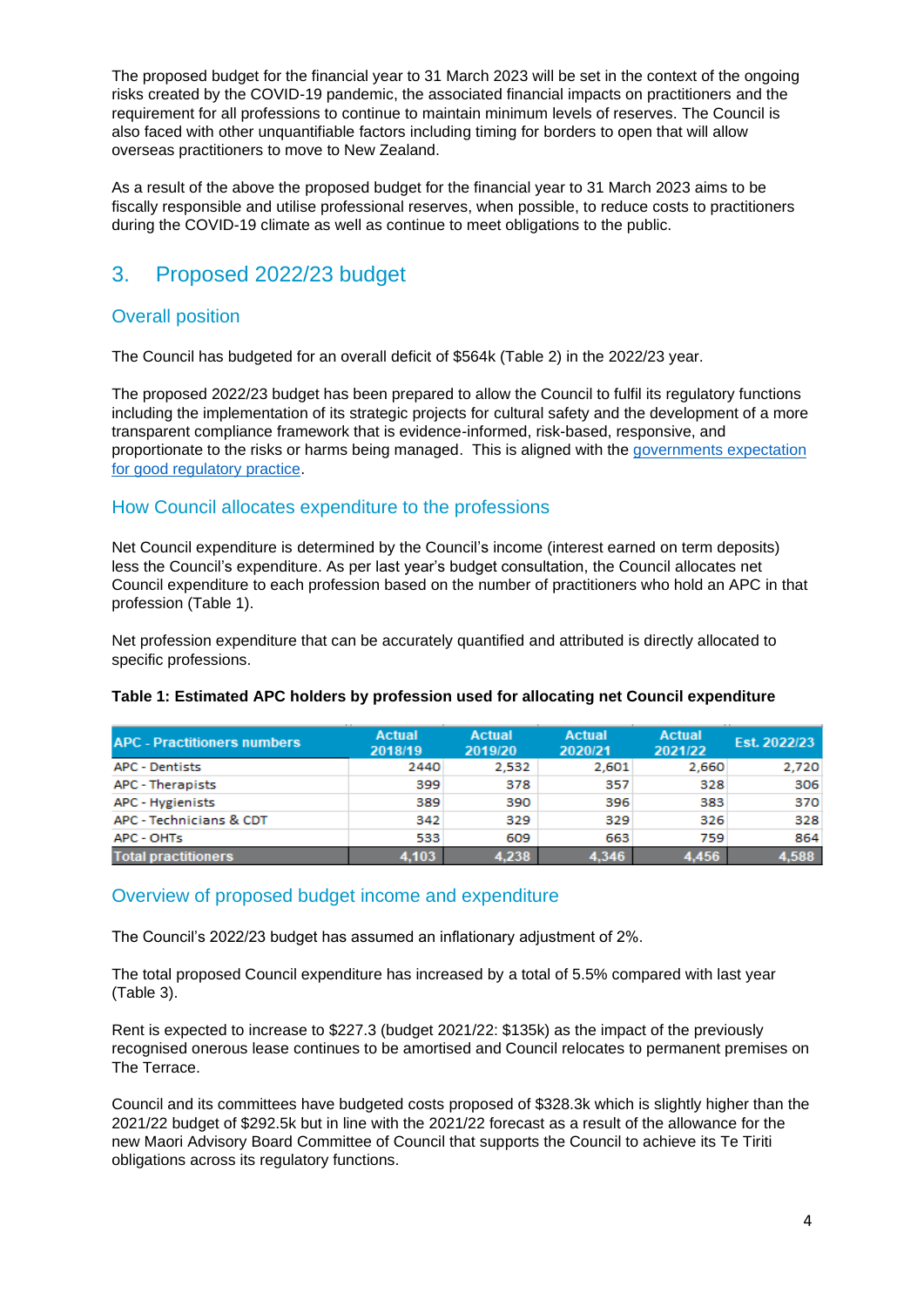The level of inquiries from practitioners (particularly dentists and the Dental Association) during COVID-19, and subsequently, is expected to result in expenditure for legal fees and external advice in the current year. A budget of \$252.3k has been allowed in 2022/23 (budget 2021/22: \$27.9k) for pandemic and other costs.

Recertification expenses of \$196.5k have been included in the proposed budget relating to the further development of the case management taxonomy within the Council's registry. In addition, exploring adverse treatment impact assessment tools associated with the newly developed professional competencies - initially for the dentists/dental specialist scopes of practices. This will support Council to refine the regulatory tools used for notifications, competence reviews and programmes.

Disciplinary costs are proposed to be budgeted at \$333.8k (budget 2020/21: \$637.3k). This is a substantial decrease on the current years costs that relate to a complex case with a significant number of patients involved. The proposed budget includes one anticipated complex case with a reduced volume of patients involved, that lowers associated legal costs to be heard by the Dentist Health Practitioners Disciplinary Tribunal (HPDT). The discipline levy under the Act (section 131) funds both the professional conduct committee (PCC) and HPDT costs with Council policy allocating these funds to profession specific disciplinary reserves.

#### Capital expenditure

Capital expenditure of \$25k is proposed to be budgeted for in 2022/23 (2021/22: \$120k). This allows a fiscally prudent estimate for the replacement of out of warranty/ end of life ICT equipment, particularly laptops.

As a result of the nominal budgeted capital expenditure, and the COVID-19 financial environment, the proposed CRR APC fee is \$nil per practitioner. This will reduce the impact of APC fees on practitioners and is at the same rate as the current year.

## 4. Adjustments to other fees

As recommended in section 2.20 [of the Office of the Auditor Generals' Principles for Setting Fees,](https://oag.parliament.nz/2021/fees-and-levies/docs/fees-and-levies.pdf) the Council undertook a comprehensive review of its other fees in 2020 to ensure they remained appropriate, valid and relevant. As a result of this review, the Council to increase all other fees by the Consumer Price Index (CPI) of 2.0% as sourced from the [Reserve Bank Monetary Policy Statement](https://www.rbnz.govt.nz/monetary-policy/monetary-policy-statement/mps-may-2021)  [May 2021.](https://www.rbnz.govt.nz/monetary-policy/monetary-policy-statement/mps-may-2021)

## 5. Feedback and submissions

The Council invites all practitioners and other individuals or organisations with an interest in this proposal to comment. We welcome and value all submissions, but please note, multiple, identical submissions do not carry any more weight than a single submission.

The consultation document will also be available on our website for feedback from any interested member or sector of the public.

The Council will consider all submissions and feedback received prior to making a final decision on the draft 2022/23 budget and proposed fees outlined in this document.

The Council will give effect to any change in APC fees and disciplinary levies by placing a notice in the New Zealand Gazette.

All submissions received and the name of the submitter will be published on our website and will remain publicly available. Published submissions from individuals will include your name and your profession, if you are a registered health practitioner. All other personal and contact details will be removed.

We will not publish any submissions we consider derogatory or inflammatory.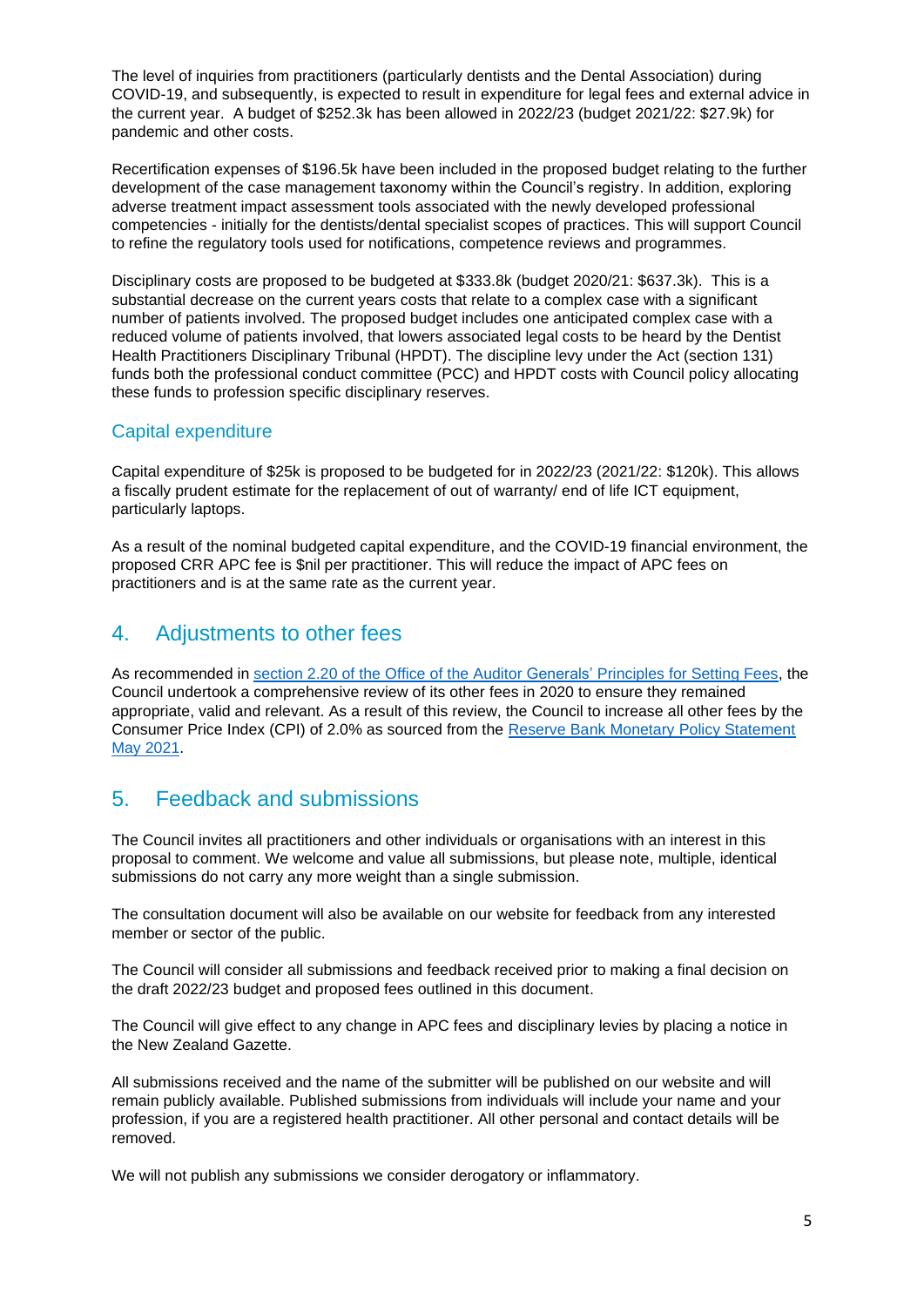As this is a public consultation, "in confidence" information will only be accepted under special circumstances. Please contact us before submitting material in confidence.

Your submissions must reach us by **5pm on Wednesday 24 November 2021**.

Please send your submissions to:

Dental Council PO Box 10-448 Wellington 6140 Email: [consultations@dcnz.org.nz](mailto:consultations@dcnz.org.nz)

Yours sincerely

Colaner.

Marie Warner Chief Executive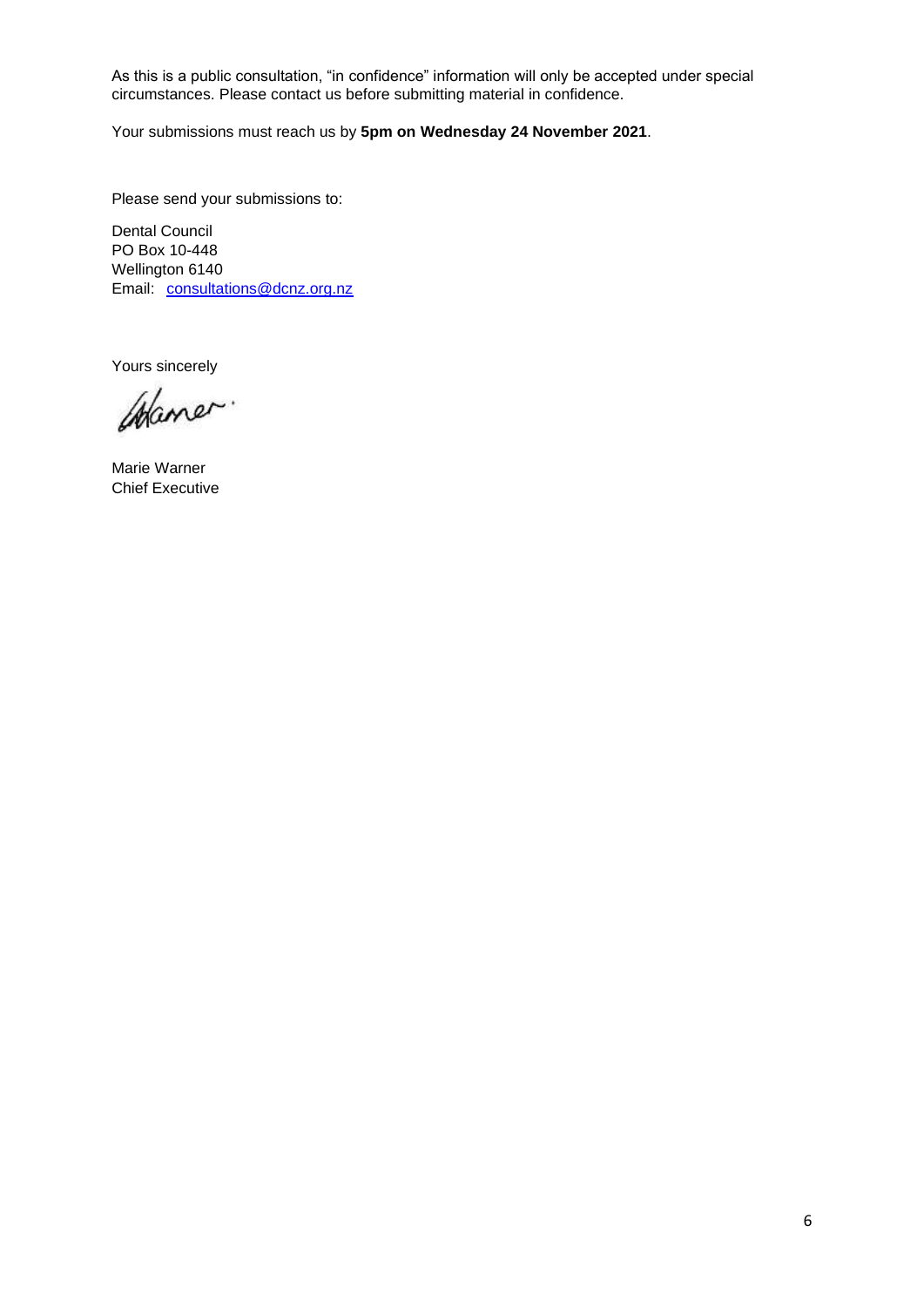## Appendix 1: 2022/23 proposed budget

## **Table 2: Consolidated Dental Council surplus / (deficit)**

| <b>Dental Council financial performance</b> | 2022/23                   | 2021/22       | 2020/21   |
|---------------------------------------------|---------------------------|---------------|-----------|
| \$                                          | Proposed<br><b>Budget</b> | <b>Budget</b> | Actual    |
| Summary                                     |                           |               |           |
| Total Council operating income              | 4,263,541                 | 3,841,664     | 4,067,196 |
| Total Council disciplinary income           | 146,605                   | 618,846       | 527,437   |
| <b>Total Council income</b>                 | 4,410,146                 | 4,460,510     | 4,594,633 |
| Total Council operating expenditure         | 4,640,403                 | 4,077,874     | 3,710,508 |
| Total Council disciplinary expenditure      | 333,800                   | 637,300       | 368,048   |
| <b>Total Council expenditure</b>            | 4,974,203                 | 4,715,174     | 4,078,556 |
| <b>Total Council surplus / (deficit)</b>    | (564, 057)                | (254, 664)    | 516,077   |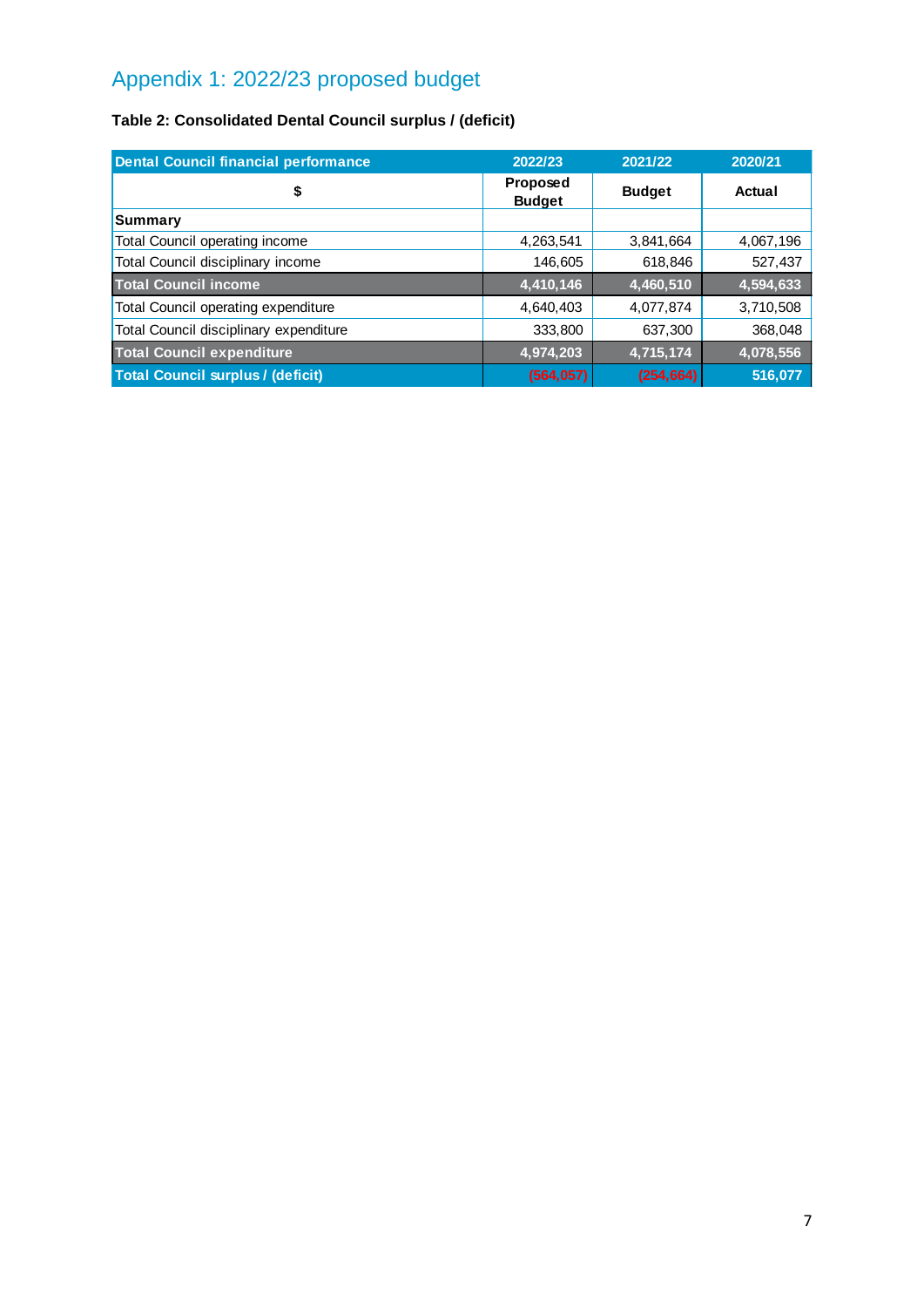#### **Table 3: Council expenditure prior to allocation to the professions**

| For the period ended                                    | 31 March 2023                | 31 March 2022       | 31 March 2021 |
|---------------------------------------------------------|------------------------------|---------------------|---------------|
|                                                         | <b>Proposed Budget</b><br>\$ | <b>Budget</b><br>\$ | Actual        |
|                                                         |                              |                     |               |
| <b>Administration expenses</b><br><b>Salaries</b>       | 1,985,651                    | 1,773,709           | 1,562,400     |
| Staff welfare, training, ACC levies and recruitment     | 130,254                      | 99,270              | 369,429       |
| Telephone call charges and services                     | 22,705                       | 21,240              | 21,286        |
| Photocopying, printing, postage and couriers            | 21,420                       | 21,000              | 13,528        |
| Doubtful debts/(doubtful debts recovered)               |                              |                     | 52,027        |
| Office expenses                                         | 35,700                       | 35,000              | 44,308        |
| Publications and media monitoring                       | 12,240                       | 12,000              | 8,691         |
| Audit fees                                              | 18,360                       | 18,000              | 17,670        |
| Advertising                                             |                              | 1,500               |               |
| Rent and building outgoings                             | 227,311                      | 135,000             | 24,869        |
| Insurance                                               | 75,480                       | 63,000              | 60,600        |
| Bank charges                                            | 49,980                       | 49,000              | 63,622        |
| Legal                                                   | 20,000                       | 11,200              | 14,049        |
| Finance                                                 |                              |                     |               |
| <b>Professional Fees</b>                                | 20,000                       | 30,000              | 27,197        |
| Amortisation and Depreciation                           | 171,881                      | 252,833             | 206,306       |
| Loss on disposal of assets                              | 3,000                        | 3,000               | 25,796        |
| <b>Total administration expenses</b>                    | 2,793,982                    | 2,525,752           | 2,511,779     |
|                                                         |                              |                     |               |
| <b>Council project and profession expenses</b>          |                              |                     |               |
| Dental Council and ARM - fees and expenses              | 328,273                      | 292,452             | 288,524       |
| Information technology                                  | 173,808                      | 170,400             | 318,103       |
| New Zealand and international liaison                   | 83,149                       | 83,149              | (3,685)       |
| Strategic and organisational planning - projects        | 114,799                      | 163,156             | 64,932        |
| Registration and recertification standards              | 28,152                       | 27,600              | 14,671        |
| Pandemic and other costs                                | 252,284                      | 27,870              | 78,176        |
| Workforce data analysis                                 | 13,770                       | 13,500              | 14,800        |
| Education and accreditation                             | 140,078                      | 168,240             | 86,131        |
| Examinations                                            | 8,707                        | 10,500              |               |
| Registration                                            | 84,900                       | 30,400              | 12,477        |
| Recertification                                         | 196,500                      | 148,500             | 47,103        |
| Complaints                                              | 147,700                      | 142,055             | 117,571       |
| Fitness to practise                                     | 4,000                        | 4,000               | 5,639         |
| Competence assessments and reviews                      | 275,100                      | 275,100             | 160,821       |
| Operational - overhead recoveries                       | (4,800)                      | (4,800)             | (6, 534)      |
| Discipline - sundry expenses                            | 4,800                        | 4,800               | 6,534         |
| Discipline - professional conduct committees            | 144,000                      | 157,500             | 77,246        |
| Discipline - Health Practitioners Disciplinary Tribunal | 165,000                      | 455,000             | 284,268       |
| Discipline - disciplinary case appeals                  | 20,000                       | 20,000              |               |
| <b>Total Council project and profession expenses</b>    | 2,180,221                    | 2,189,422           | 1,566,777     |
| <b>Total expenditure</b>                                | 4,974,203                    | 4,715,174           | 4,078,556     |

## **Dental Council Expenditure prior to allocation to the professions**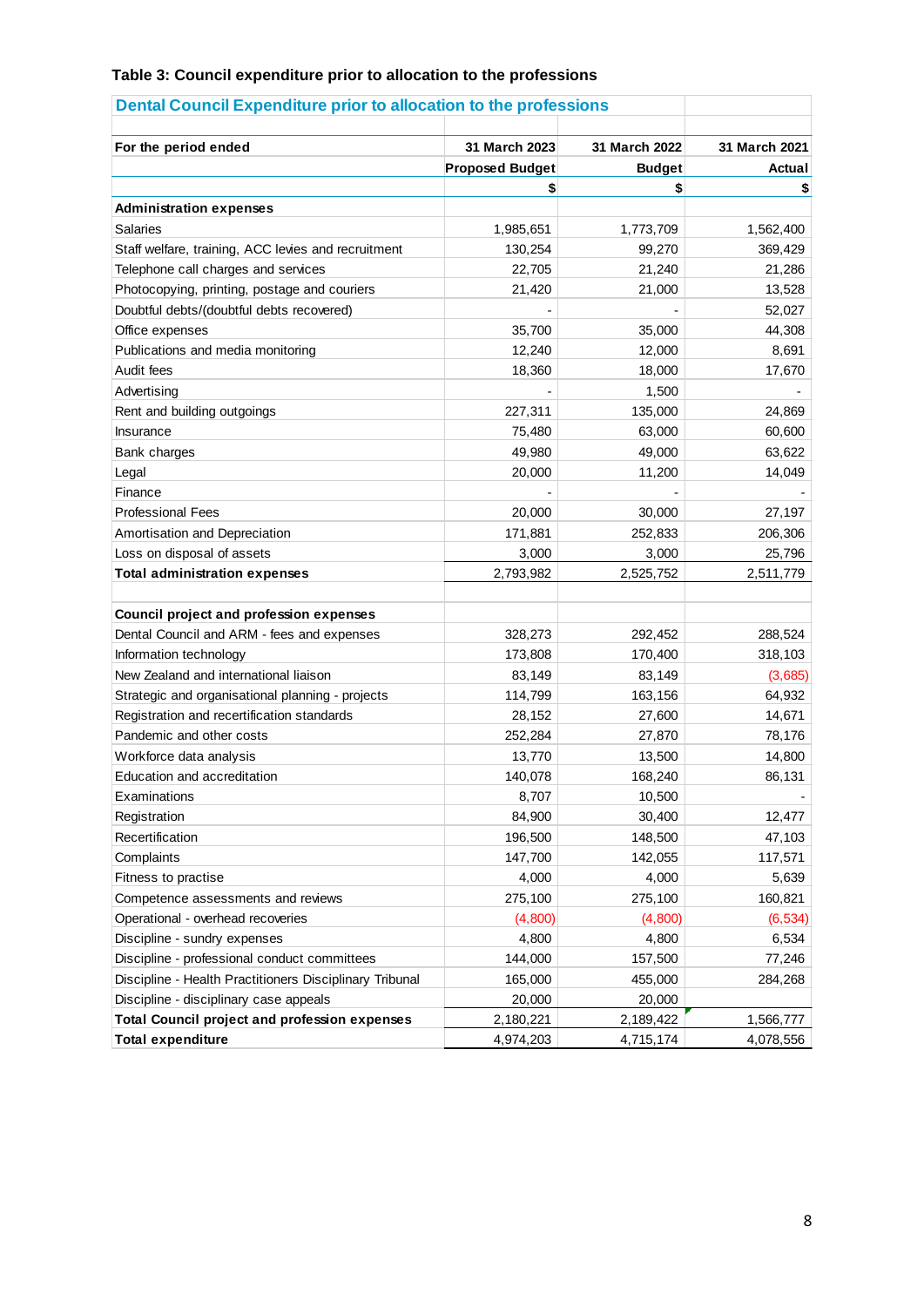### **Table 4: Budgeted operating surplus / (deficit) by profession**

| 2022/23 Budgeted Surplus / (Deficit) by Profession<br><b>Prior to Allocation</b> | <b>Council</b> | <b>Dentists</b>          | <b>Hygienists</b> | <b>Therapists</b>        | <b>Technicians</b>       | <b>Oral Health</b><br><b>Therapists</b> | <b>Total</b> |
|----------------------------------------------------------------------------------|----------------|--------------------------|-------------------|--------------------------|--------------------------|-----------------------------------------|--------------|
| Income                                                                           |                |                          |                   |                          |                          |                                         |              |
| From Recertification (APC Fees)                                                  | $\blacksquare$ | 2,394,883                | 252,199           | 268,521                  | 235,059                  | 536,394                                 | 3,687,056    |
| From Discipline Fees                                                             |                | 156,326                  | (6,958)           | 3,672                    | (5, 592)                 | (842)                                   | 146,605      |
| <b>From Other Activities</b>                                                     | 25,675         | 448,692                  | 14,477            | 9,377                    | 17,544                   | 60,720                                  | 576,485      |
| <b>Total Income</b>                                                              | 25,675         | 2,999,901                | 259,718           | 281,571                  | 247,010                  | 596,272                                 | 4,410,146    |
| <b>Expenditure</b>                                                               |                |                          |                   |                          |                          |                                         |              |
| General administration (Secretariat)                                             | 2,792,910      | $\overline{\phantom{a}}$ | $\blacksquare$    | $\overline{\phantom{a}}$ | $\blacksquare$           |                                         | 2,792,910    |
| Council depreciation and amortisation                                            | 174,881        |                          |                   |                          |                          |                                         | 174,881      |
| Council ongoing workstreams                                                      | 703,629        | $\overline{a}$           | $\blacksquare$    | $\blacksquare$           | $\overline{\phantom{a}}$ | $\overline{a}$                          | 703,629      |
| Council strategic expenditure                                                    | 114,799        |                          |                   |                          |                          |                                         | 114,799      |
| Profession ongoing operational workstreams                                       |                | 784,528                  | 11,300            | 31,957                   | 14,400                   | 12,000                                  | 854,185      |
| Profession ongoing discipline workstreams                                        |                | 307,000                  | 2,600             | 11,000                   | 6,600                    | 6,600                                   | 333,800      |
| Profession project expenditure                                                   |                |                          |                   |                          |                          |                                         |              |
| <b>Total Council Expenditure</b>                                                 | 3,786,218      | 1,091,528                | 13,900            | 42,957                   | 21,000                   | 18,600                                  | 4,974,203    |
| <b>Net surplus (deficit)</b>                                                     | (3,760,543)    | 1,908,373                | 245,818           | 238,614                  | 226,010                  | 577,672                                 | (564, 057)   |
|                                                                                  |                |                          |                   |                          |                          |                                         |              |
| Profession net other income to balance APC fee                                   | (3,585,663)    | (335, 836)               | 3,177             | (22, 580)                | 3,144                    | 48,720                                  | (3,889,038)  |
|                                                                                  |                |                          |                   |                          |                          |                                         |              |
| 2022/23 Budgeted Surplus / (Deficit) by Profession<br><b>After Allocation</b>    | <b>Council</b> | <b>Dentists</b>          | <b>Hygienists</b> | <b>Therapists</b>        | <b>Technicians</b>       | <b>Oral Health</b><br><b>Therapists</b> | <b>Total</b> |
| <b>Allocation</b>                                                                |                | 60.6%                    | 8.1%              | 6.6%                     | 7.5%                     | 17.2%                                   | 100.0%       |
| Income                                                                           |                |                          |                   |                          |                          |                                         |              |
| From Recertification (APC Fees)                                                  |                | 2,394,883                | 252,199           | 268,521                  | 235,059                  | 536,394                                 | 3,687,056    |
| From Discipline Fees                                                             |                | 156,326                  | (6,958)           | 3,672                    | (5, 592)                 | (842)                                   | 146,605      |
| <b>From Other Activities</b>                                                     |                | 464,246                  | 16,547            | 11,081                   | 19,465                   | 65,146                                  | 576,485      |
| <b>Total Income</b>                                                              | $\bf{0}$       | 3,015,454                | 261,788           | 283,275                  | 248,932                  | 600,698                                 | 4,410,146    |
| <b>Expenditure</b>                                                               |                |                          |                   |                          |                          |                                         |              |
| General administration (Secretariat)                                             |                | 1,691,919                | 225,174           | 185,365                  | 209,002                  | 481,450                                 | 2,792,910    |
| Council depreciation and amortisation                                            |                | 105,941                  | 14,100            | 11,607                   | 13,087                   | 30,146                                  | 174,881      |
| Council ongoing workstreams                                                      |                | 426,252                  | 56,729            | 46,700                   | 52,655                   | 121,294                                 | 703,629      |
| Council strategic expenditure                                                    |                | 69,544                   | 9,256             | 7,619                    | 8,591                    | 19,789                                  | 114,799      |
| Profession ongoing operational workstreams                                       | $\overline{a}$ | 784,528                  | 11,300            | 31,957                   | 14,400                   | 12,000                                  | 854,185      |
| Profession ongoing discipline workstreams                                        |                | 307,000                  | 2,600             | 11,000                   | 6,600                    | 6,600                                   | 333,800      |
| <b>Total Council Expenditure</b>                                                 | $\bf{0}$       | 3,385,184                | 319,159           | 294,247                  | 304,334                  | 671,280                                 | 4,974,203    |
| <b>Net surplus (deficit)</b>                                                     | $\overline{0}$ | (369, 729)               | (57, 371)         | (10, 973)                | (55, 402)                | (70, 582)                               | (564, 057)   |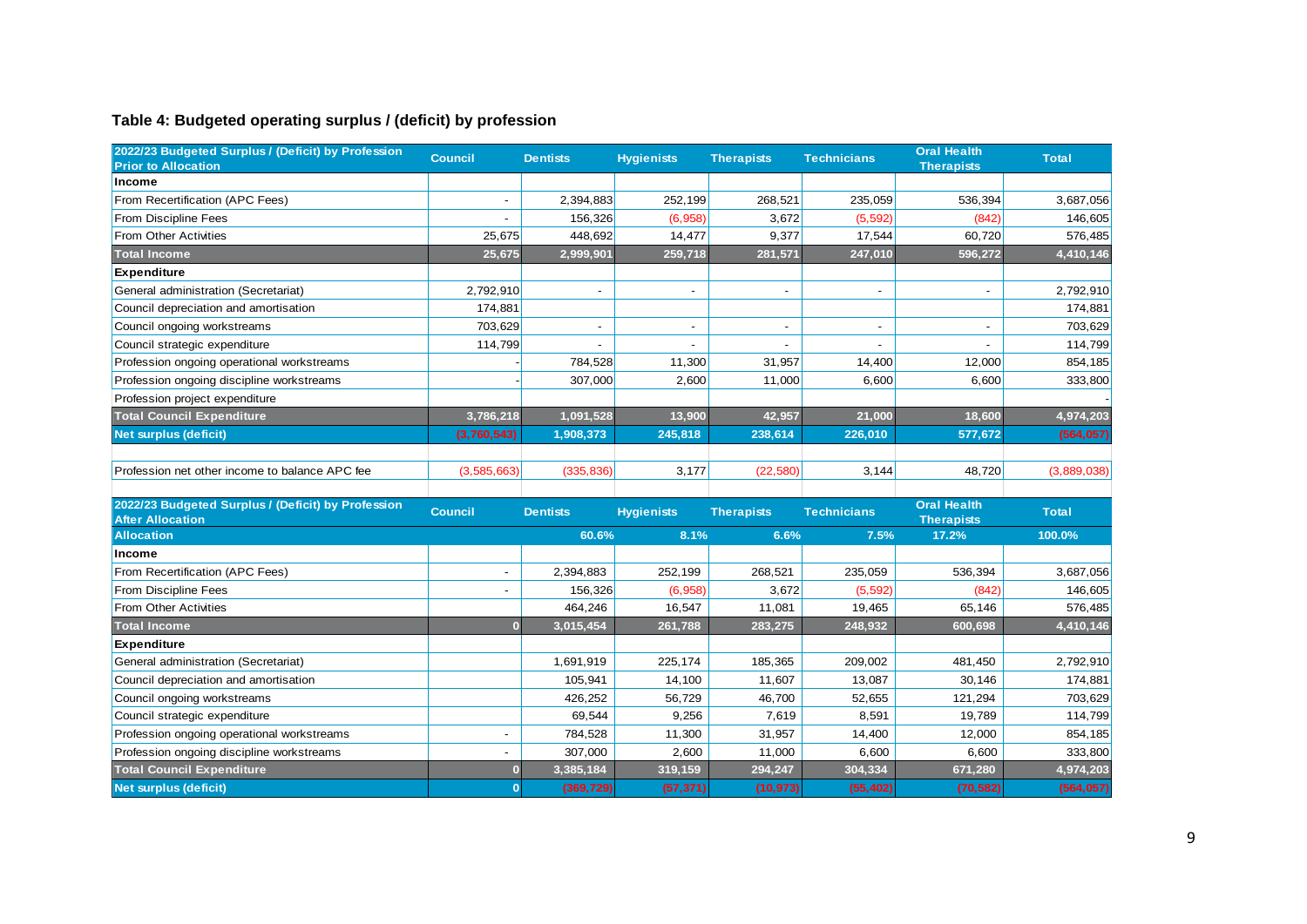| <b>Proposed APC fee and</b><br>disciplinary levy                | 2019/20  | 2020/21  | 2021/22  | 2022/23         |
|-----------------------------------------------------------------|----------|----------|----------|-----------------|
|                                                                 | Actual   | Actual   | Actual   | <b>Proposed</b> |
| APC Fee                                                         | 855.15   | 741.20   | 907.38   | 922.06          |
| Capital replacement reserve                                     | 84.10    | 25.91    |          |                 |
| Minimum reserve top-up / (refund)                               | (64.82)  | 16.98    | (130.59) | (41.59)         |
| <b>Total APC fee</b>                                            | 874.43   | 784.09   | 776.79   | 880.47          |
| Disciplinary levy                                               | 190.55   | 189.97   | 244.39   | 112.87          |
| Minimum reserve top-up / (refund)                               | (43.82)  | -        | (1.18)   | (55.39)         |
| <b>Total disciplinary levy</b>                                  | 146.73   | 189.97   | 243.21   | 57.47           |
| <b>Total proposed APC fee and</b><br>disciplinary levy excl GST | 1,021.16 | 974.06   | 1,019.99 | 937.94          |
| GST                                                             | 153.17   | 146.11   | 153.00   | 140.69          |
| <b>Total Proposed APC fee and</b><br>disciplinary levy incl GST | 1,174.33 | 1,120.17 | 1,172.99 | 1,078.64        |

**Table 5: Proposed 2022/23 APC fee and disciplinary levy for dentists and dental specialists**

#### **Table 6: Proposed 2022/23 APC fee and disciplinary levy for oral health therapists**

| <b>Proposed APC fee and</b><br>disciplinary levy                | 2019/20  | 2020/21 | 2021/22 | 2022/23         |
|-----------------------------------------------------------------|----------|---------|---------|-----------------|
|                                                                 | Actual   | Actual  | Actual  | <b>Proposed</b> |
| APC fee                                                         | 710.64   | 675.22  | 677.64  | 735.64          |
| Capital replacement reserve                                     | 84.10    | 25.91   |         |                 |
| Minimum reserve top-up / (refund)                               | (42.65)  | 38.32   | (75.98) | (42.63)         |
| <b>Total APC fee</b>                                            | 752.09   | 739.45  | 601.66  | 693.02          |
| Disciplinary lew                                                | 12.76    | 11.38   | 9.81    | 8.53            |
| Minimum reserve top-up / (refund)                               | (114.01) | (30.58) | (1.17)  | (9.62)          |
| <b>Total disciplinary levy</b>                                  | (101.25) | (19.20) | 8.64    | (1.09)          |
| <b>Total proposed APC fee and</b><br>disciplinary levy excl GST | 650.84   | 720.25  | 610.30  | 691.93          |
| <b>GST</b>                                                      | 97.63    | 108.04  | 91.54   | 103.79          |
| <b>Total proposed APC fee and</b><br>disciplinary levy incl GST | 748.47   | 828.29  | 701.84  | 795.72          |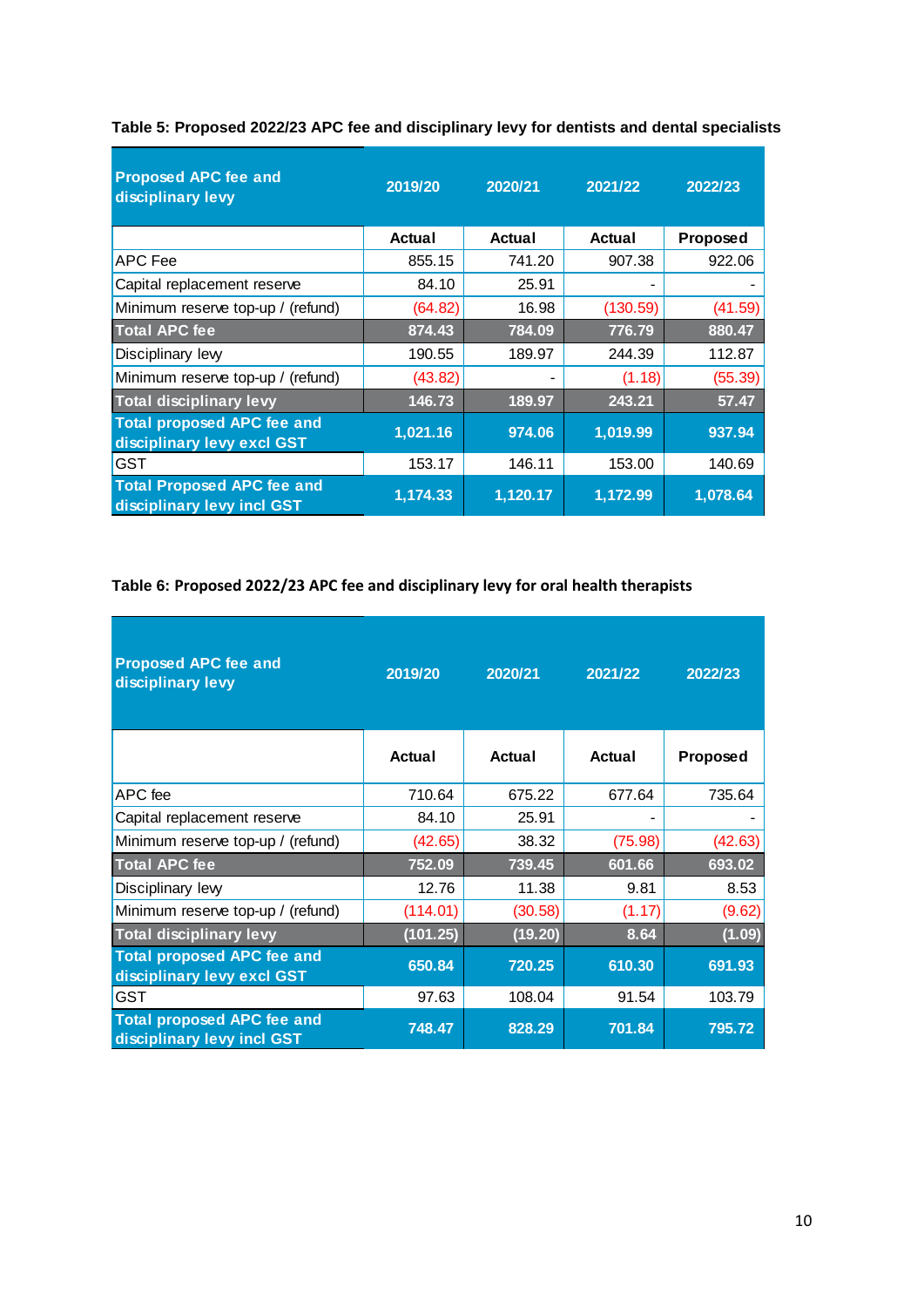**Table 7: Proposed 2022/23 APC fee and disciplinary levy for dental hygienists and orthodontic auxiliaries**

| <b>Proposed APC fee and</b><br>disciplinary levy                | 2019/20 | 2020/21 | 2021/22  | 2022/23         |
|-----------------------------------------------------------------|---------|---------|----------|-----------------|
|                                                                 | Actual  | Actual  | Actual   | <b>Proposed</b> |
| APC fee                                                         | 419.03  | 629.59  | 707.85   | 789.81          |
| Capital replacement reserve                                     | 84.10   | 25.91   |          |                 |
| Minimum reserve top-up / (refund)                               | 233.65  | 81.62   | 216.51   | (93.13)         |
| <b>Total APC fee</b>                                            | 736.78  | 737.12  | 924.36   | 696.68          |
| Disciplinary levy                                               | 15.72   | 13.70   | 12.27    | 7.18            |
| Minimum reserve top-up / (refund)                               | (14.61) | (2.84)  | (25.50)  | (26.40)         |
| <b>Total disciplinary levy</b>                                  | 1.11    | 10.86   | (13.23)  | (19.22)         |
| <b>Total proposed APC fee and</b><br>disciplinary levy excl GST | 737.89  | 747.98  | 911.13   | 677.46          |
| GST                                                             | 110.68  | 112.20  | 136.67   | 101.62          |
| <b>Total proposed APC fee and</b><br>disciplinary levy incl GST | 848.57  | 860.18  | 1,047.80 | 779.08          |

## **Table 8: Proposed 2022/23 APC fee and disciplinary levy for dental therapists**

| <b>Proposed APC fee and</b><br>disciplinary levy                | 2019/20 | 2020/21  | 2021/22  | 2022/23  |
|-----------------------------------------------------------------|---------|----------|----------|----------|
|                                                                 | Actual  | Actual   | Actual   | Proposed |
| APC Fee                                                         | 524.78  | 787.12   | 789.44   | 874.36   |
| Capital replacement reserve                                     | 84.10   | 25.91    |          |          |
| Minimum reserve top-up / (refund)                               | 233.56  | 54.29    | 629.13   | 26.72    |
| <b>Total APC fee</b>                                            | 842.44  | 867.32   | 1,418.57 | 901.08   |
| Disciplinary levy                                               | 12.88   | 18.50    | 59.83    | 36.91    |
| Minimum reserve top-up / (refund)                               | (59.34) | 18.68    | 74.71    | (24.59)  |
| <b>Total disciplinary levy</b>                                  | (46.46) | 37.18    | 134.54   | 12.32    |
| <b>Total proposed APC fee and</b><br>disciplinary levy excl GST | 795.98  | 904.50   | 1,553.10 | 913.40   |
| GST                                                             | 119.40  | 135.68   | 232.97   | 137.01   |
| <b>Total proposed APC fee and</b><br>disciplinary levy incl GST | 915.38  | 1,040.18 | 1,786.07 | 1,050.41 |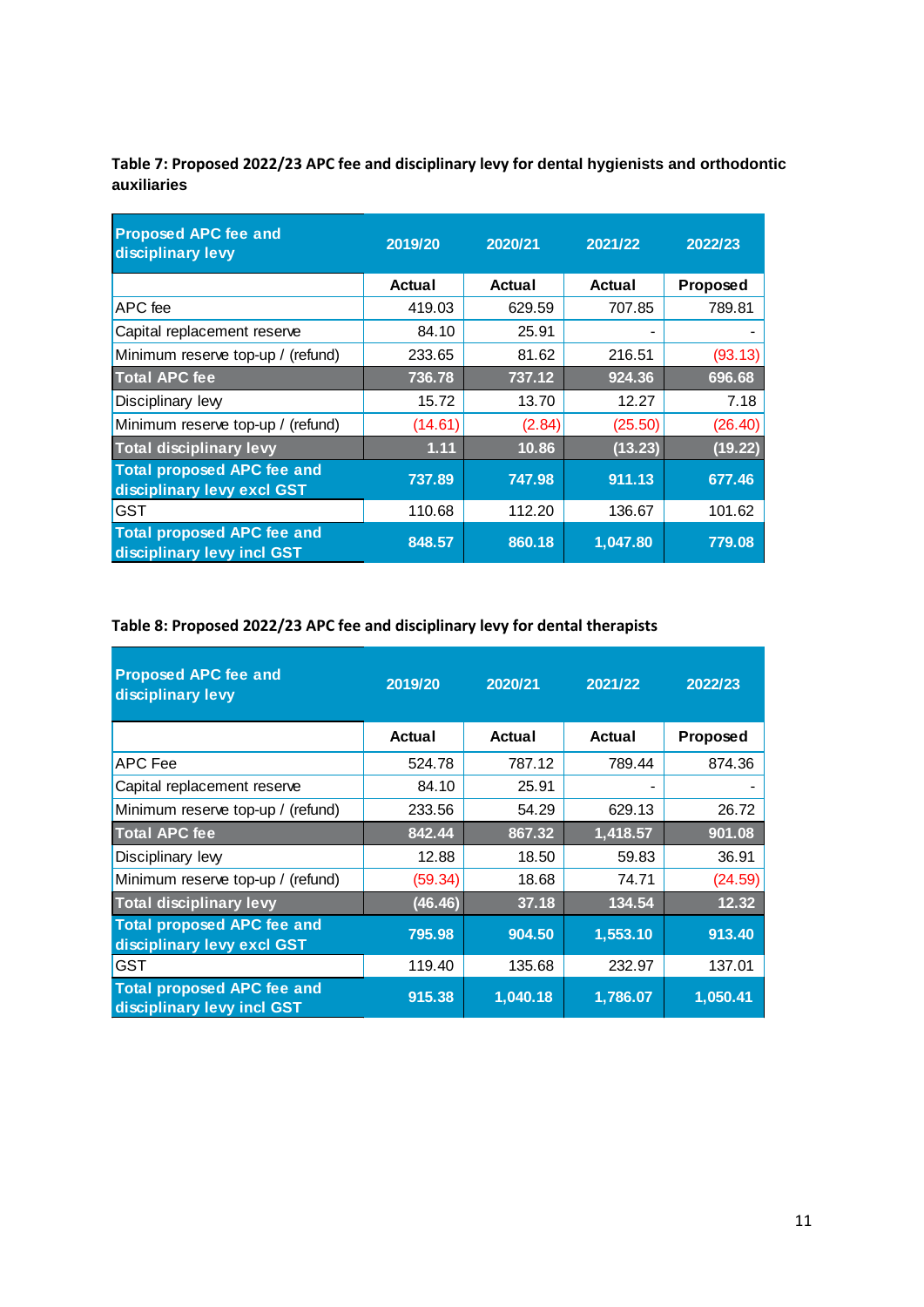**Table 9: Proposed 2022/23 APC fee and disciplinary levy for dental technicians and clinical dental technicians**

| <b>Proposed APC fee and</b><br><b>Disciplinary Levy</b>         | 2019/20 | 2020/21  | 2021/22  | 2022/23  |
|-----------------------------------------------------------------|---------|----------|----------|----------|
|                                                                 | Actual  | Actual   | Actual   | Proposed |
| APC fee                                                         | 606.30  | 756.86   | 726.42   | 789.23   |
| Capital replacement reserve                                     | 84.10   | 25.91    |          |          |
| Minimum reserve top-up / (refund)                               | (35.42) | 58.55    | 289.42   | (89.65)  |
| <b>Total APC fee</b>                                            | 654.98  | 841.32   | 1,015.84 | 699.58   |
| Disciplinary lew                                                | 20.10   | 65.33    | 21.57    | 19.64    |
| Minimum reserve top-up / (refund)                               | 53.85   |          | (102.77) | (36.29)  |
| <b>Total disciplinary levy</b>                                  | 73.95   | 65.33    | (81.20)  | (16.64)  |
| <b>Total proposed APC fee and</b><br>disciplinary levy excl GST | 728.93  | 906.65   | 934.63   | 682.94   |
| GST                                                             | 109.34  | 136.00   | 140.19   | 102.44   |
| <b>Total proposed APC fee and</b><br>disciplinary levy incl GST | 838.27  | 1.042.65 | 1,074.83 | 785.38   |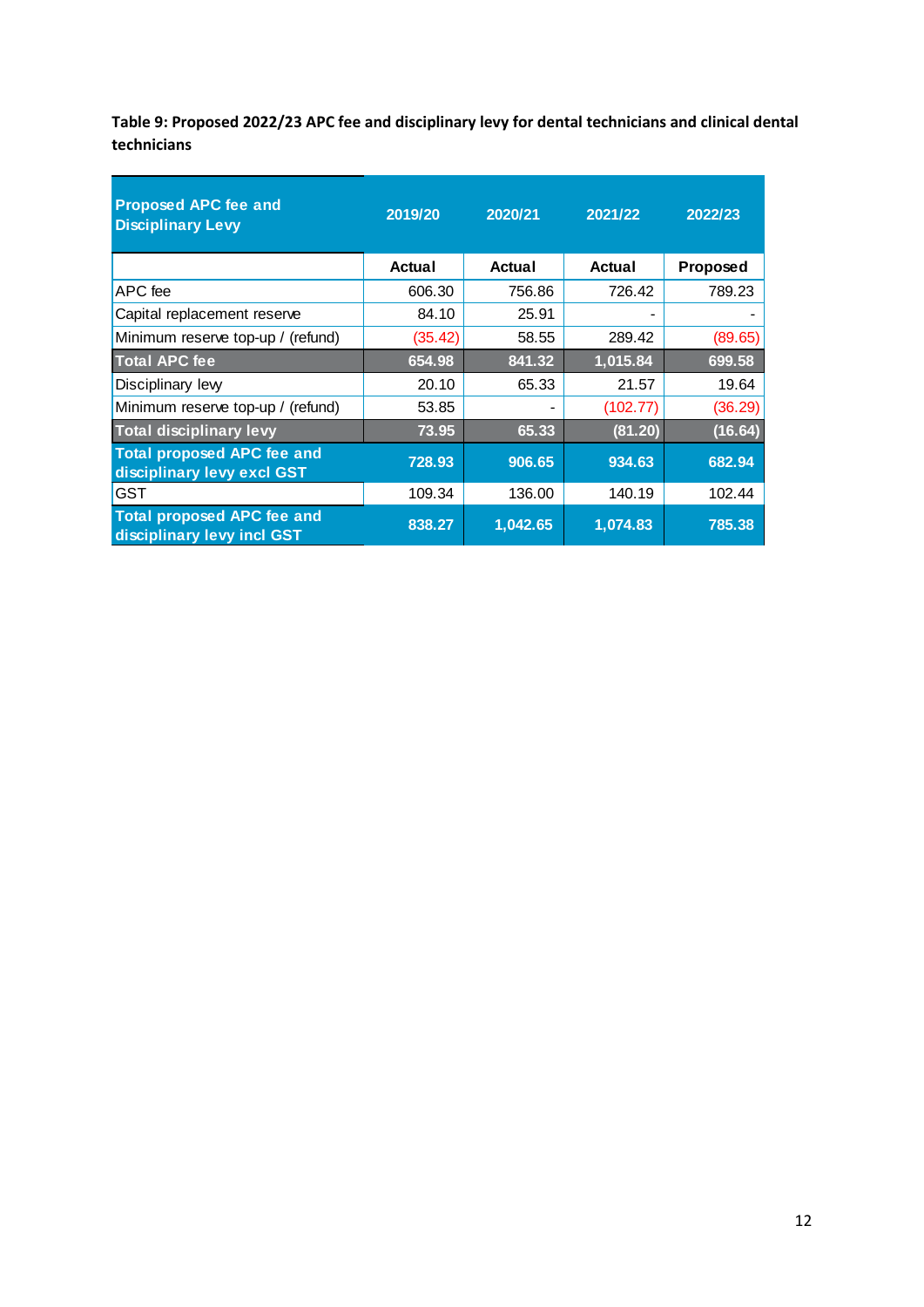## Appendix 2: Other 2022/23 proposed fees (excluding GST)

| <b>Fee</b>                                                                                                                                                                                                                                                            | <b>Current fee</b><br>\$ | <b>Proposed fee</b><br>S |
|-----------------------------------------------------------------------------------------------------------------------------------------------------------------------------------------------------------------------------------------------------------------------|--------------------------|--------------------------|
| <b>Registration and Retention Fees</b>                                                                                                                                                                                                                                |                          |                          |
| Application fee to transfer from non-practising to practising status,<br>where application is subject to Council's recency of practice policy                                                                                                                         | 302.41                   | 308.46                   |
| Application for registration fee (New Zealand and Trans-Tasman<br>Mutual Recognition applicants)                                                                                                                                                                      | 503.99                   | 514.07                   |
| Application for registration for overseas applicant with prescribed<br>qualifications and experience                                                                                                                                                                  | 1,260.01                 | 1,285.21                 |
| Application for registration for applicant with non-<br>prescribed qualifications and experience to be registered under<br>section 15(2) of the Act for dentists, hygienists, therapists, clinical<br>dental technicians, dental technicians, orthodontic auxiliaries | 5,928.63                 | 6,047.20                 |
| Application for registration for applicant with non-prescribed<br>specialist qualifications and experience to be registered under<br>section 15(2) of the Act for dental specialists                                                                                  | 6,953.92                 | 7,093.00                 |
| Resubmission of application for assessment of non-<br>prescribed qualifications and experience to be registered under<br>section 15(2) of the Act                                                                                                                     | 2,960.32                 | 3,019.53                 |
| Application for removal of an exclusion(s) on the scope of practice<br>after completion of a Dental Council approved course                                                                                                                                           | 277.18                   | 282.72                   |
| Application for removal of an exclusion(s) on the scope of practice<br>after completion of a course not approved by the Dental Council                                                                                                                                | 503.99                   | 514.07                   |
| Application for registration with a prescribed qualification in an<br>additional scope of practice                                                                                                                                                                    | 503.99                   | 514.07                   |
| Application for registration with a non-prescribed qualification in an<br>additional scope of practice                                                                                                                                                                | 779.21                   | 794.79                   |
| Application to undertake supervised activities for orthodontic<br>auxiliaries while undertaking an approved training course.                                                                                                                                          | 100.78                   | 102.80                   |
| Retention on the Register fee                                                                                                                                                                                                                                         | 166.91                   | 170.25                   |
| Application for restoration to the Register                                                                                                                                                                                                                           | 503.99                   | 514.07                   |
| <b>Examination Fees</b>                                                                                                                                                                                                                                               |                          |                          |
| NZDHREX - written examination                                                                                                                                                                                                                                         | 3,389.44                 | 3,457.23                 |
| NZDHREX - clinical examination                                                                                                                                                                                                                                        |                          |                          |
|                                                                                                                                                                                                                                                                       | 5,246.13                 | 5,351.05                 |
| NZDTREX - written examination                                                                                                                                                                                                                                         | 3,389.44                 | 3,457.23                 |
| NZDTREX - clinical examination                                                                                                                                                                                                                                        | 5,246.13                 | 5,351.05                 |
| The New Zealand Oral Health Therapy Registration Examination                                                                                                                                                                                                          |                          |                          |
| NZDOHTREX - written examination                                                                                                                                                                                                                                       | 3,389.44                 | 3,457.23                 |
| NZDOHTREX - clinical examination                                                                                                                                                                                                                                      | 5,246.13                 | 5,351.05                 |
| NZDTechREX - Combined Examination                                                                                                                                                                                                                                     | 4,190.66                 | 4,274.47                 |
| New Zealand Dental Specialist Registration Examination                                                                                                                                                                                                                | 19,783.77                | 20,179.45                |
| Fee                                                                                                                                                                                                                                                                   | <b>Current fee</b><br>S  | <b>Proposed fee</b>      |
| Programme fees 1,2,3                                                                                                                                                                                                                                                  |                          |                          |
| Supervision 1,2,3 (12-month programme)                                                                                                                                                                                                                                | Cost recovery            | Cost recovery            |
| Oversight <sup>1,2,3</sup> (12-month programme)                                                                                                                                                                                                                       | 4,211.77                 | 4,296.01                 |
| Competence/Recertification Programme: 1,2,3                                                                                                                                                                                                                           | Cost recovery            | Cost recovery            |